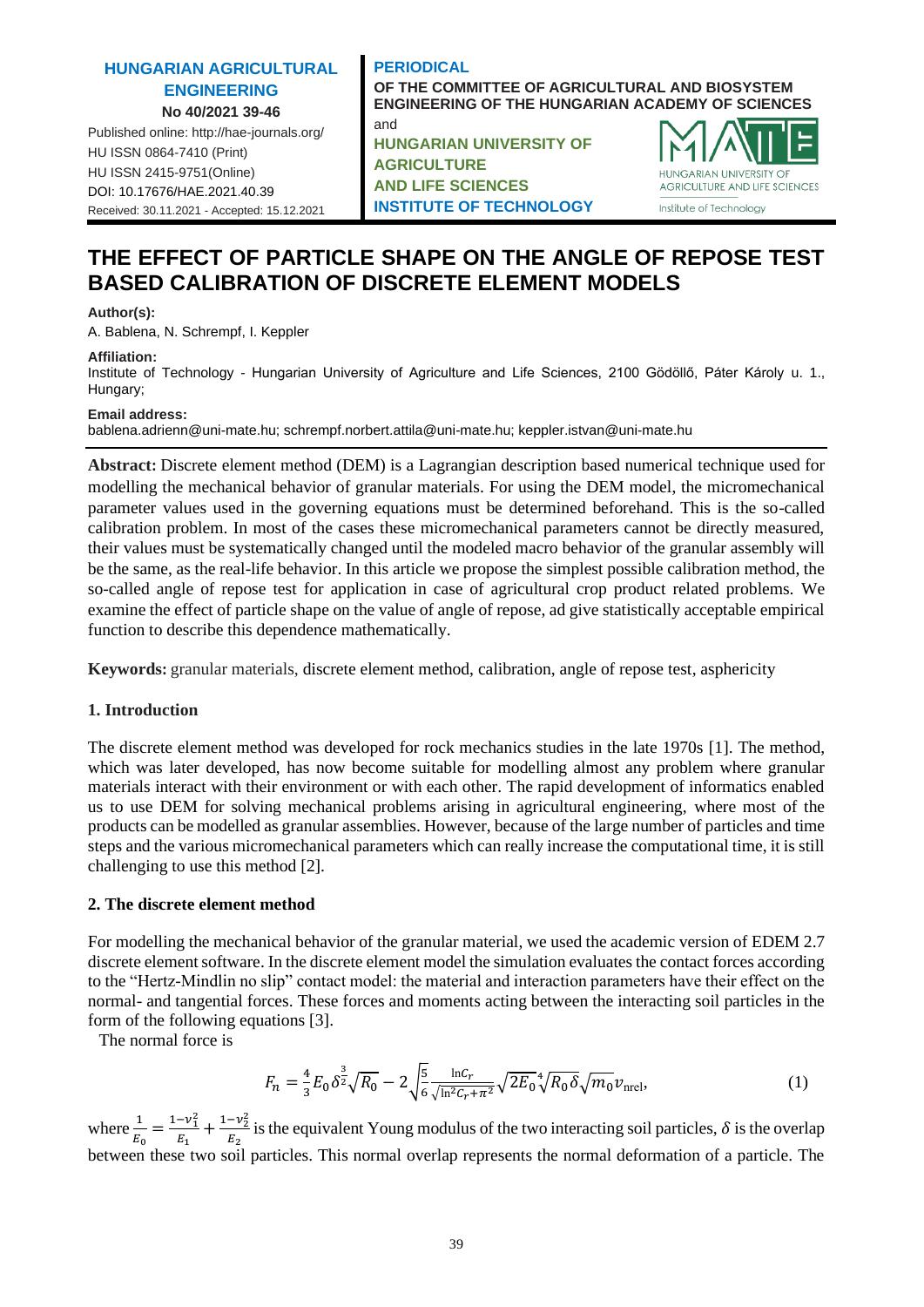normal overlap  $\delta$  between two particles i and j at positions  $x_i$  and  $x_j$  (where x is the distance measured on the line connecting the centers of the two overlapping particles) with radii  $R_i$  and  $R_j$  is defined as:  $\delta = R_i +$  $R_j - (x_j - x_i).$ 

 $R_0 = \frac{R_1 R_2}{R_1 + R_2}$  $\frac{R_1R_2}{R_1+R_2}$  is the equivalent radius,  $m_0 = \frac{m_1m_2}{m_1+m_2}$  $\frac{m_1m_2}{m_1+m_2}$  is the equivalent mass and  $v_{\text{nrel}}$  is the normal component of the relative velocity of the soil particles.

The tangential force is

$$
F_t = -8G_0 \sqrt{R_0 \delta} \delta_t - 2 \sqrt{\frac{5}{6} \frac{\ln C_r}{\sqrt{\ln^2 C_r + \pi^2}}} \sqrt{2G_0}^4 \sqrt{R_0 \delta} \sqrt{m_0} v_{\text{trel}},\tag{2}
$$

where  $\frac{1}{G_0} = \frac{2 - v_1}{G_1}$  $\frac{-v_1}{G_1} + \frac{2-v_2}{G_2}$  $\frac{-v_2}{c_2}$  is the equivalent shear modulus of the two interacting soil particles,  $\delta_t$  is the tangential overlap between the two particles and  $v_{\text{trel}}$  is the tangential component of the relative velocity of the soil particles. The tangential overlap is the tangential displacement of the contact point up to the point at which the contact ends or the particle begins to roll or slip. The tangential overlap represents the tangential deformation of a particle. The tangential force is limited by Coulomb friction  $\mu_s F_n$ , where  $\mu_s$  is the coefficient of static friction.

The moment from rolling friction is  $M_r = -\mu_r F_N R_i \omega_i$ , where  $R_i$  is the distance of the contact point from the center of the *i*-th soil particles and  $\omega_i$  is the unit angular velocity vector, which is a dimensionless quantity representing only the direction of rotation of the  $i$ -th soil particle.  $\mu_r$  is the coefficient of rolling friction. The tangential force also has moment on the particle:  $M_t = F_t R_i$ .

During the simulations, the linear- and angular momentum theorem is used to write the equation of motion for all the individual particles resulting multiple number of differential equations to be solved in a sufficiently large number of time steps. The used time step has a great impact on the stability of the numerical model. We selected for the simulation 25% of the Rayleigh-type time step:

$$
\delta t = 0.25T_R = 0.25 \cdot (0.1631\nu + 0.8766)^{-1} \pi R \left(\frac{\rho_p}{G_p}\right)^{\frac{1}{2}}
$$
(3)

It is important to consider that the quality of the obtainable solution could sensitively depend on the value of this time step used during the simulations. The same time step must be used during the calibration process of the discrete element model and during the simulations.

#### **3. Materials and Methods: the angle of repose test**

Finding the micromechanical parameters governing the above listed mechanical interactions is not a trivial task [4]. There is no robust method for DEM calibration, results are highly dependent on micromechanical parameters [5]. Because of this the usual way of finding these parameters is based on the simulation of the macromechanical behavior of the particle assembly. The parameters are modified until the micromechanical parameters used are resulting in the same macromechanical behavior in the current model than in the real life. Different techniques are applied for this, for example shear test [6]. [7] was suggested a combined friction model for calibration based on single particle behavior but from the application point of view the easiest solution is the calibration based on angle of repose test (Figure 1.). The most important property of this test, that there is no need for any special apparatus to do it, so it can be done easily and rapidly.

[8] showed how the results of a typical calibration test using a lifting cylinder for the angle of repose (AoR) test are invariant regarding the considered particle size and the dimensions of the test rig, however, the dimensions of the test rig become important for cohesive or elasto-plastic soils according to [9].

Three different techniques for forming conical piles were proposed by [10] using various slumping and pouring procedures to establish a simple calibration method. [11] created a modified draw down test which allows the generation of four experimental reference criteria in one test. Their criteria are the following: AoR test, shear angle test, mass flow rate measurement and the measurement of the discharged mass. We suppose that in our case the angle of repose test is sufficient for doing proper calibration.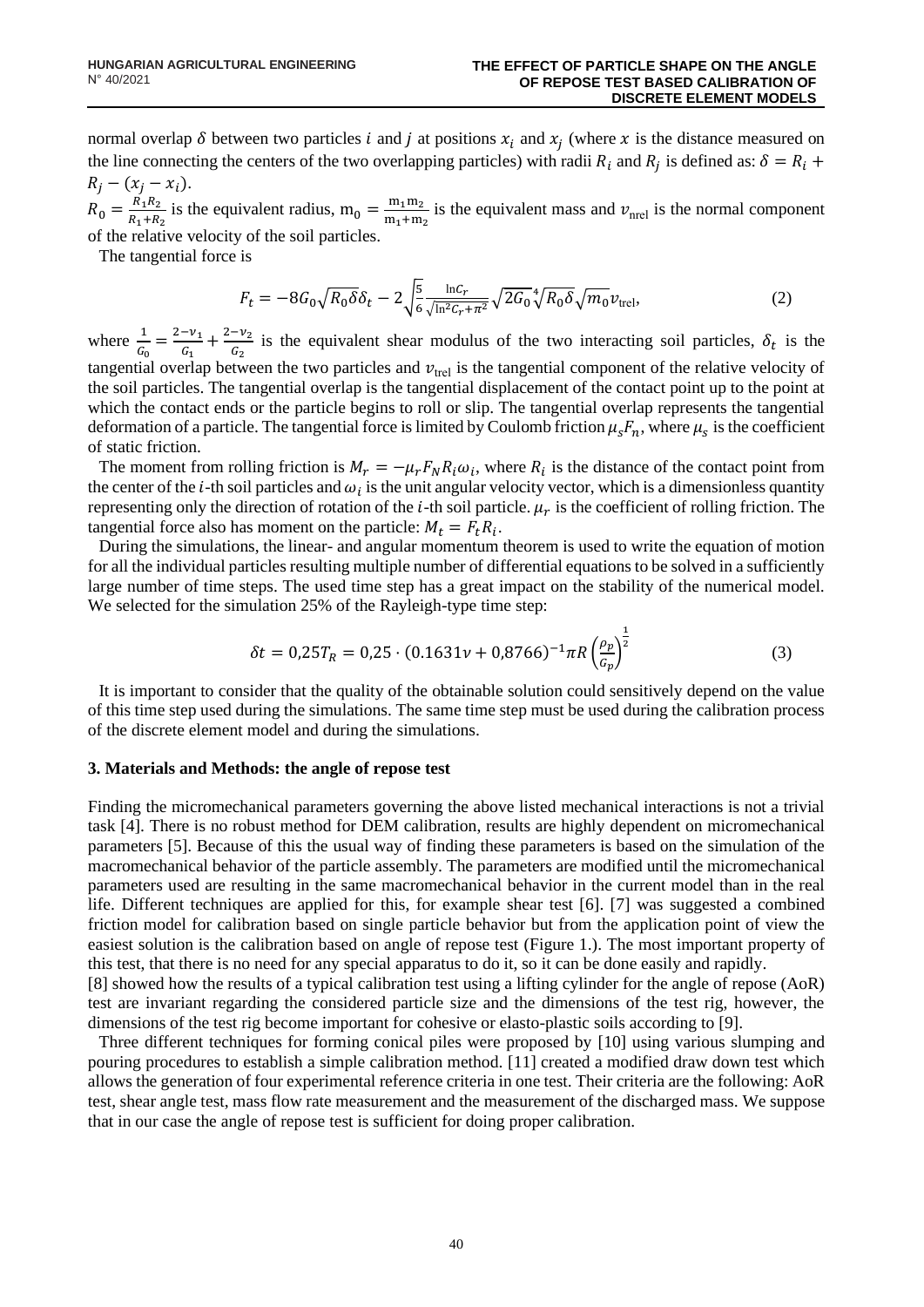

*Figure 1.* Angle of repose test can be done easily and rapidly anywhere

# *3.1. Discrete element model of the angle of repose test*

Material properties which were used in the simulations are shown in Table (1). We used the material properties of corn, because of our further objective is to find the micromechanical properties of corn particles, but this is not the goal of this work. The Poisson's ratios, density of steel, density of concrete and shear modulus of the particles came from literature [12] [13]. The density of particle had to be calculated from the total mass of grains and volume of the cylinder considering the particle shape and porosity of the material assembly. We modified the particle density until the desired bulk density has been reached. The shear modulus values of steel and concrete are the minimal values of the software because in this case the examined material is only the particle so there is minimal effect of these values to the examined results, but computational time is really sensitive to the shear modulus values [12] [13].

|                     | <b>Material</b>  |              |          |  |
|---------------------|------------------|--------------|----------|--|
|                     | Particle         | <b>Steel</b> | Concrete |  |
| Poisson's ratio [-] |                  |              | 0.2      |  |
| Shear modulus [Pa]  | $3 \cdot 10^{7}$ | 1 ႐6         | 1 ი 6    |  |
| Density $[kg/m3]$   | 180              | 7500         | 2400     |  |

# *Table 1.* Material properties used in the DEM simulation

The interaction properties between the particles and the other materials can be seen in Table (2). The values of coefficient of static friction came from literature [12], the coefficient of restitution and the coefficient of friction values are minimum values, in this case the effect of these values are minimal, but the computational time depends on these variables [14].

| Table 2. Interaction properties between materials in DEM simulation |  |  |  |
|---------------------------------------------------------------------|--|--|--|
|                                                                     |  |  |  |

|                                     | <b>Interaction</b>         |                         |                            |  |
|-------------------------------------|----------------------------|-------------------------|----------------------------|--|
|                                     | <b>Particle - Particle</b> | <b>Particle - Steel</b> | <b>Particle - Concrete</b> |  |
| Coefficient of restitution [-]      |                            |                         |                            |  |
| Coefficient of static friction [-]  |                            |                         | 0.53                       |  |
| Coefficient of rolling friction [-] |                            | 0.01                    |                            |  |

Particles were made from two spherical surfaces, the radius of one sphere was  $R = 3.8$  mm. For the examination of the effect of the particle shape in simulations, the distance was varied between the centers of gravity of the two spheres from  $d = 0$  mm which is a single sphere to the maximum  $d_{max} = 7.6$  mm, in this case these spheres have contact only in one point. Different particle shapes can be seen in Figure 2.a.-c.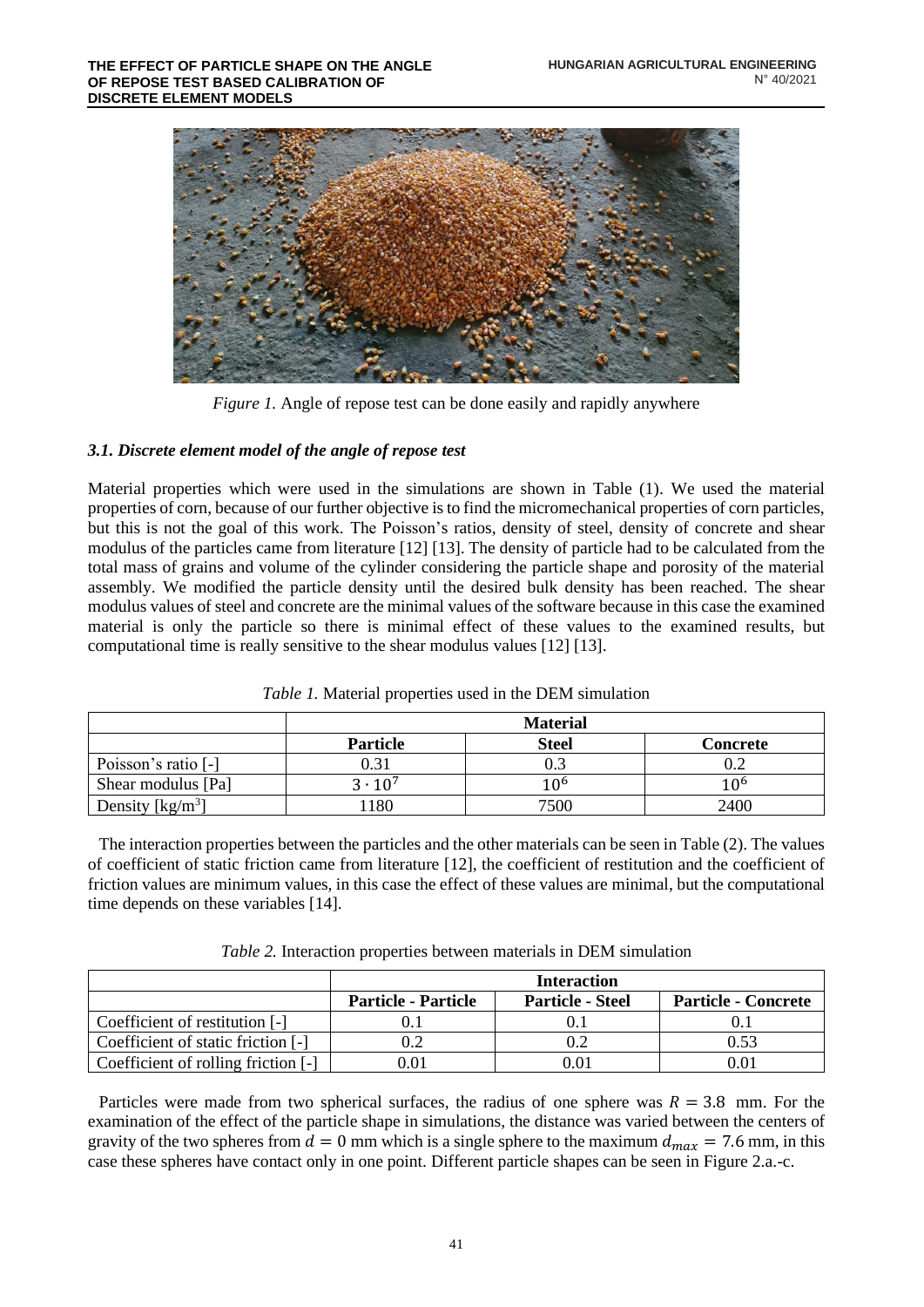

*Figure 2.a.* Spherical particle with  $d = 0$  mm



*Figure 2.b.* Particle with distance d between centers of gravity *Figure 2.c.* Particle with distance  $d_{max}$  between centers of gravity

The dimensions of the cylinder geometry can be seen in Figure 3. In simulations a single cylinder with the same  $D = 0.2$  m diameter as the cylinder in the corn related measurements was used. The height of the cylinder in the measurements was  $h = 0.25$  m and it was fully filled, so the height of the corn pile was the same. Because of settling down of the particles in the simulation, the height of the cylinder must be higher than in reality, it was  $h = 0.75$  m. With this h height the  $h_{pile}$  was around the original pile height as during measurements. The surface's material was modeled as concrete, and the cylinder as steel.

Time: 0.600015 s



*Figure 3.* Dimensions of the cylinder in simulations

The number of particles and the mass of one particle was calculated by the software, so the total mass of grains was given. The position of every particle was also calculated in every time step, so when the pile reached the equilibrium state, which was at  $0.6$  s simulation time, the maximum coordinate  $y$  of the pile gave the height of the pile. From the geometrical properties the volume of the cylinder containing the bulk material could be calculated. From the total mass and the volume of the cylinder and the bulk density can be calculated, which is in this case  $\rho = 1180 \frac{kg}{m^3}$ .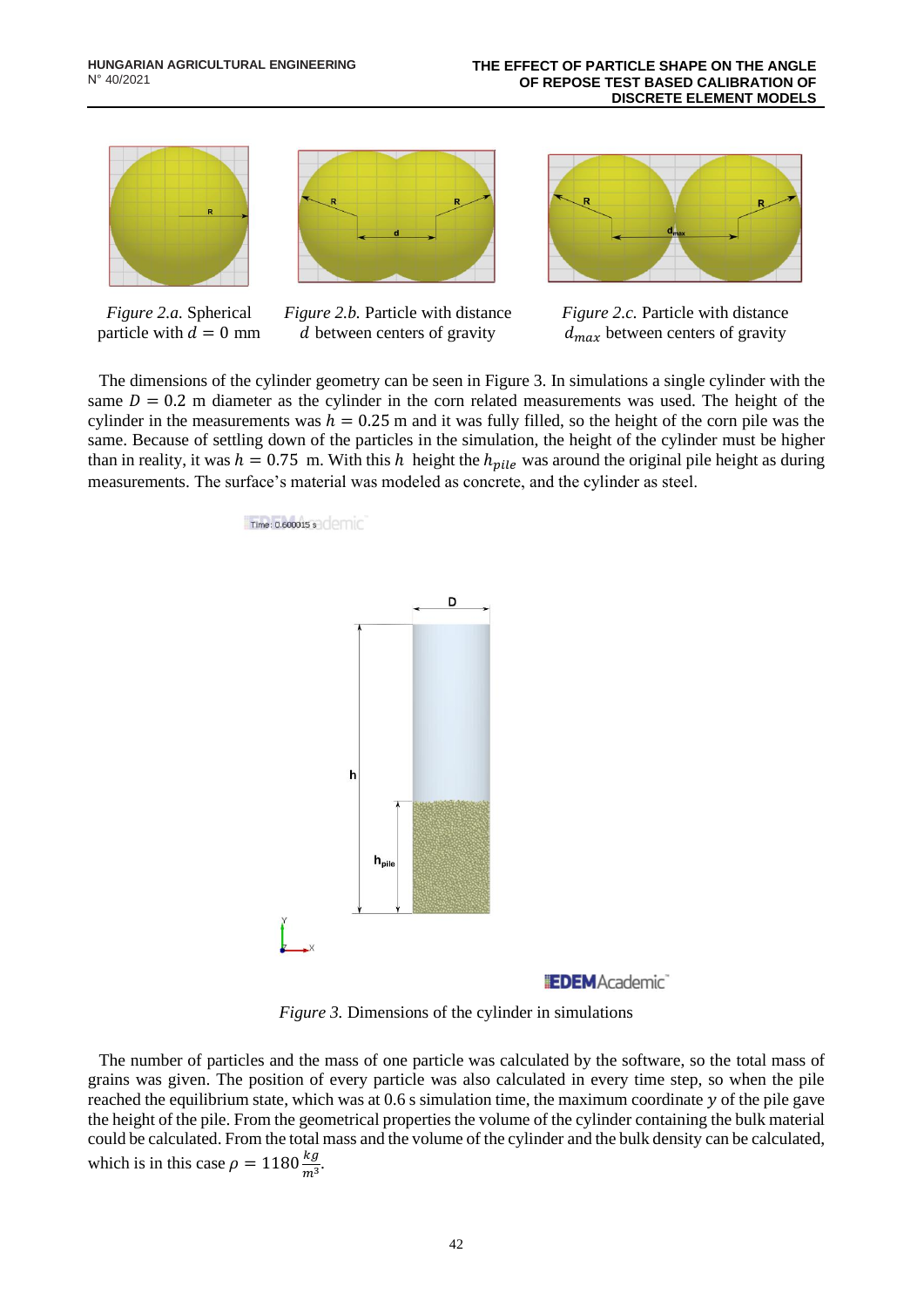# *3.2. Data analysis*

As it was mentioned above, in simulations the distance  $d$  between the centers of gravity of two spheres was varied according to the examination of the effect of particle shape on the angle of repose. Distance  $d$  was increased with 1 mm steps from 0 mm to 7 mm, plus  $d_{max} = 7.6$  mm case was also applied. 3 repetitions were made in every case.

Particles were settling down in the first 0.6 s, reached the equilibrium state, then the cylinder started moving upwards to direction y with constant velocity 0.11  $\frac{m}{s}$ . This velocity value was determined from our measurements. The simulation stopped after total time of 2.5 s, when the granular material pile reached the equilibrium state again. After reaching equilibrium state the angle of repose  $\alpha$  was calculated from the maximal coordinates  $x$ ,  $y$  and  $z$  (Figure 4.), excluding the particles being far away from the pileThe origin of the coordinate system was at the centerpoint of the circle which can be drawn around the pile on concrete floor.



*Figure 4.* Angle of repose  $\alpha$  of the pile

The software calculates the coordinates of centers of gravity of every particle in every time step and  $\alpha$  was calculated from the  $x_{max}$  and  $y_{max}$  coordinates of the pile as the following:

$$
\alpha_X = \tan^{-1} \frac{|y_{max}|}{|x_{max}|}
$$
 (4)

Because the pile in equilibrium state is not exactly circular, the angle  $\alpha$  was calculated from  $z_{max}$  and  $y_{max}$  as well, similarly to the calculation above:

$$
\alpha_{z} = \tan^{-1} \frac{|y_{max}|}{|z_{max}|}
$$
 (5)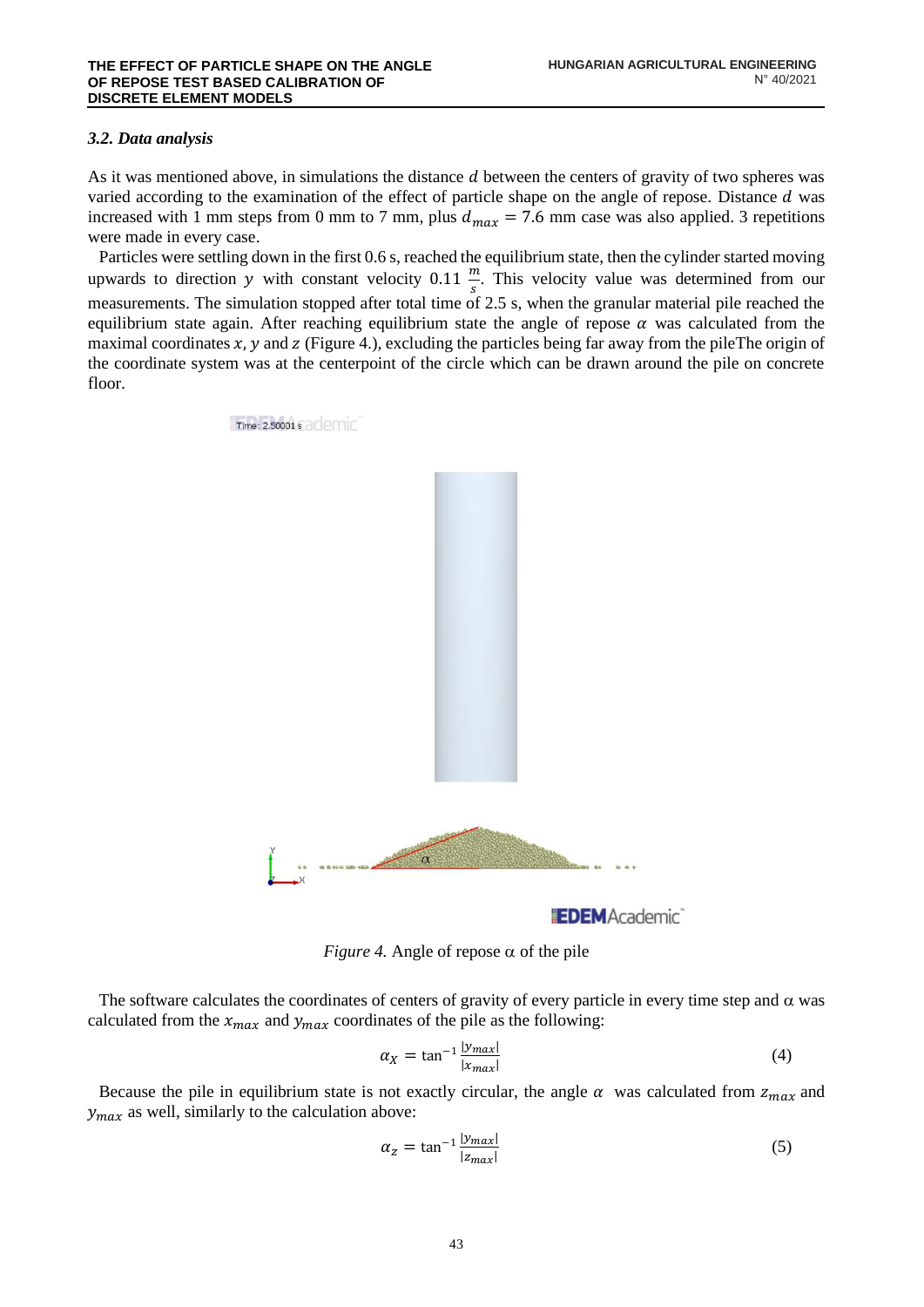For further calculations the average value of  $\alpha_x$  and  $\alpha_z$  was used. Table (3) contains the calculated values with all 3 repetitions.

| $d$ [mm]       | $d/dmax$ [-]   | $\alpha$ <sub>X</sub> $\lceil$ <sup>o</sup> l | $\underline{\alpha}_{Z}$ [°] | $\alpha_{\text{average}}$ [°] |
|----------------|----------------|-----------------------------------------------|------------------------------|-------------------------------|
| 0              | 0              | 6.020                                         | 6.311                        | 6.165                         |
| $\overline{0}$ | $\overline{0}$ | 6.558                                         | 6.370                        | 6.464                         |
| $\overline{0}$ | $\overline{0}$ | 5.917                                         | 6.240                        | 6.079                         |
| 1              | 0.132          | 8.299                                         | 8.317                        | 8.308                         |
| $\mathbf{1}$   | 0.132          | 8.467                                         | 8.386                        | 8.427                         |
| $\mathbf{1}$   | 0.132          | 8.103                                         | 8.073                        | 8.088                         |
| $\overline{2}$ | 0.263          | 12.385                                        | 12.428                       | 12.406                        |
| $\overline{c}$ | 0.263          | 12.258                                        | 12.362                       | 12.310                        |
| $\overline{2}$ | 0.263          | 12.148                                        | 12.337                       | 12.242                        |
| $\overline{3}$ | 0.395          | 15.359                                        | 14.797                       | 15.078                        |
| $\overline{3}$ | 0.395          | 14.999                                        | 15.219                       | 15.109                        |
| 3              | 0.395          | 15.111                                        | 15.238                       | 15.174                        |
| $\overline{4}$ | 0.526          | 16.592                                        | 17.157                       | 16.874                        |
| 4              | 0.526          | 17.666                                        | 17.625                       | 17.645                        |
| $\overline{4}$ | 0.526          | 17.474                                        | 17.366                       | 17.420                        |
| 5              | 0.658          | 18.765                                        | 18.459                       | 18.612                        |
| $\overline{5}$ | 0.658          | 19.272                                        | 18.896                       | 19.084                        |
| $\overline{5}$ | 0.658          | 19.429                                        | 18.156                       | 18.792                        |
| 6              | 0.789          | 21.255                                        | 20.292                       | 20.773                        |
| 6              | 0.789          | 20.079                                        | 19.815                       | 19.947                        |
| 6              | 0.789          | 19.612                                        | 20.039                       | 19.826                        |
| $\overline{7}$ | 0.921          | 21.795                                        | 20.884                       | 21.340                        |
| $\overline{7}$ | 0.921          | 20.695                                        | 20.857                       | 20.776                        |
| $\overline{7}$ | 0.921          | 21.394                                        | 21.571                       | 21.482                        |
| 7.6            | 1.0            | 21.117                                        | 20.886                       | 21.002                        |
| 7.6            | 1.0            | 21.588                                        | 22.079                       | 21.833                        |
| 7.6            | 1.0            | 21.571                                        | 21.846                       | 21.708                        |

*Table 3.* Calculated values of angle of repose with 3 repetitions in every cases

# **4. Results**

In Figure 5, angle of repose  $\alpha$  can be seen in function of  $\frac{d}{d_{max}}$  which is a dimensionless value varying between 0 and 1.

The diagram shows a trend which has maximum at  $\frac{d}{d_{max}} = 1$ . A quadratic polynomial function was applied to data points, the equation of the polynomial function is:

$$
\alpha = -12.214 \left(\frac{d}{d_{max}}\right)^2 + 28.052 \left(\frac{d}{d_{max}}\right) + 5.7117\tag{6}
$$

The value of coefficient of determination is  $R^2 = 0.9928$  which means a good fitting in this case. According to these data, where the angle of repose at  $\frac{d}{d_{max}} = 0$  (this means one sphere) is around 6° and at d  $\frac{u}{d_{max}} = 1$  is more then 20°, it can be said that the simulation is really sensitive to the shape of particles, that's why using a particle shape which is similar to a real particle shape is important.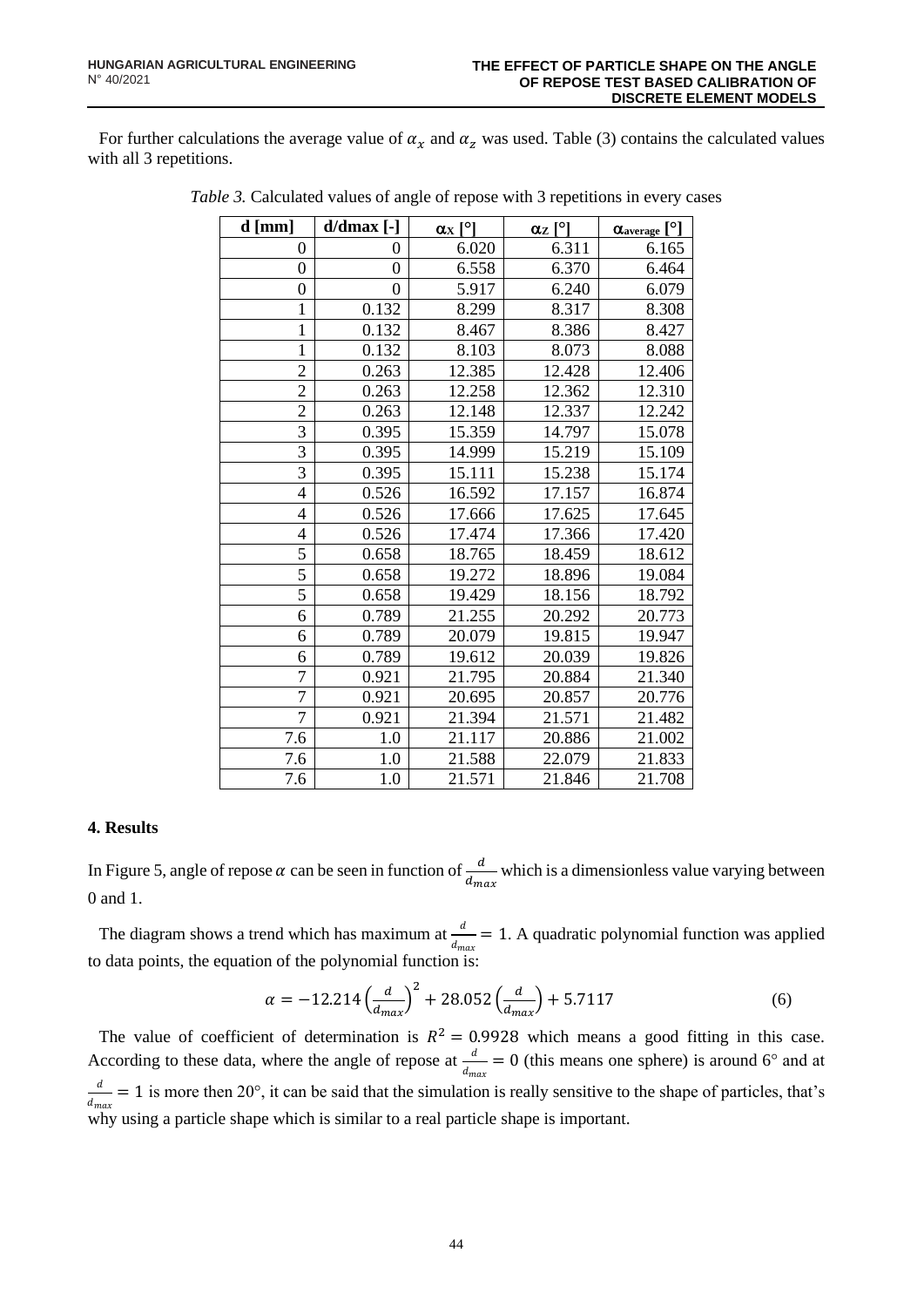

*Figure 5.* Angle of repose  $\alpha$  in function of  $d/d_{\text{max}}$  dimensionless value

# **5. Conclusions**

The angle of repose measurement is an easy way for finding the data needed to determine the micromechanical parameters of agricultural materials. It is maybe not the best and most accurate measurement, but it can be done anywhere, easily. This makes it the ideal method for calibration measurement. As we have seen in the preceding sections, the discrete element model behavior highly depends on the particle shape. Using the simplest possible non-spherical particle (clump of two spheres) we demonstrated that the angle of repose depends on the asphericity of the particles according to a quadratic function written in the previous section. We suppose that this property is caused by the particles stuck to each other. This result means that during the calibration of agricultural granular material's discrete element models, the geometrical shape of the particles has an important effect on the modelled mechanical behavior.

# **Acknowledgement**

Thanks to KFI\_16-1-2016-0198 'Procedural and equipment development for energy and closed loop for waste recovery crop management and machine system to develop from harvest to storage and / or further processing technologies " research and development project and thanks to RAIL SAFE Ltd. and Toldi-Agroszolg. Ltd. consortium as project owner for assisting in the performance of experiments.

# **References**

- **[1] Cundall, P.A. and Strack, O.D.L.** (1979) A discrete numerical model for granular assemblies. Geotechnique, 29(1), 47-65.
- **[2] Mio, H., Akashi, M., Shimosaka, A., Shirakawa, Y., Hidaka, J. and Matsuzaki, S.** (2009) Speedup of computing time for numerical analysis of particle charging process by using discrete element method. Chemical Engineering Science, 64, 1019-1026.